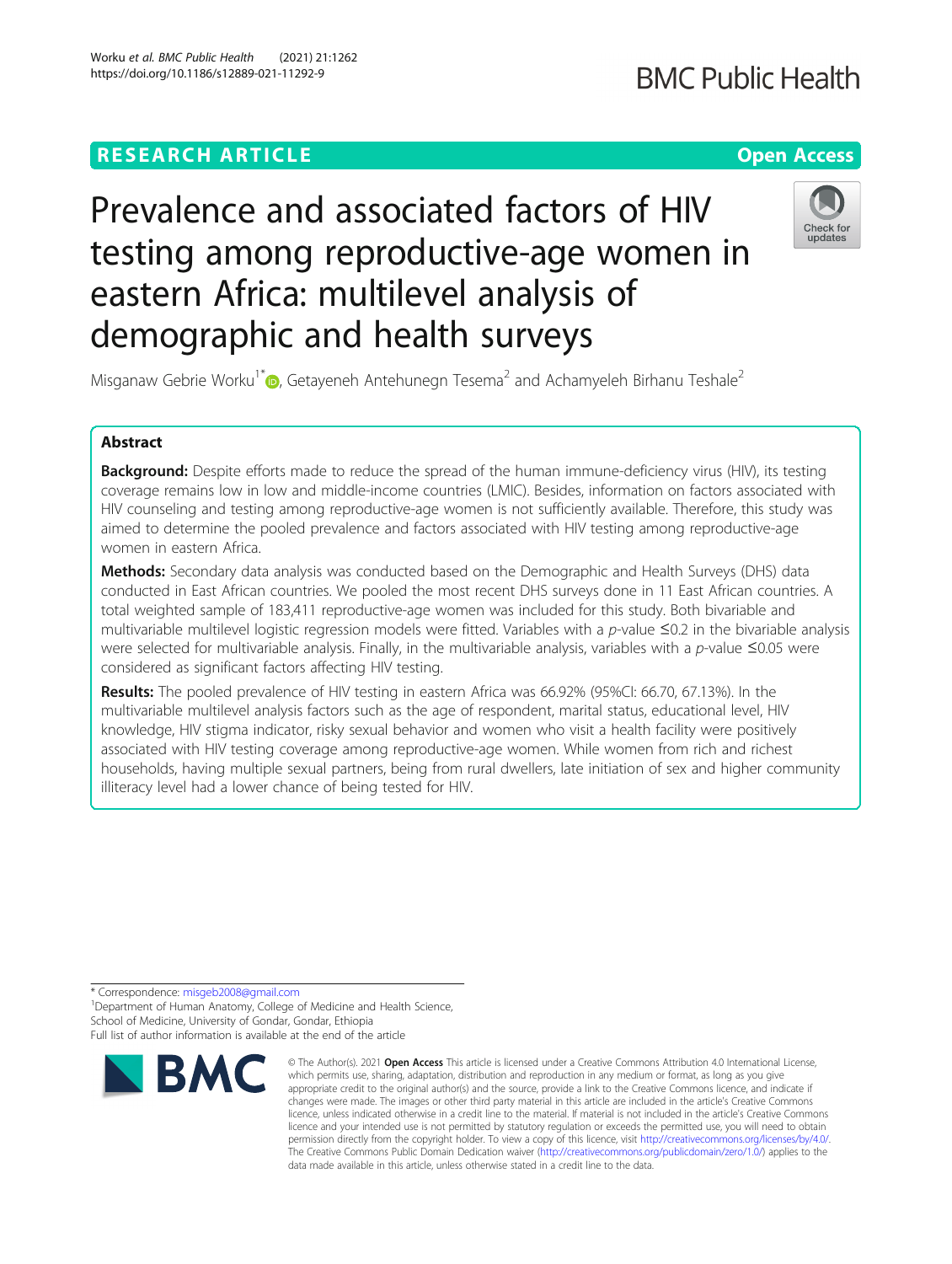Conclusion: The pooled prevalence of HIV testing in eastern Africa was higher than most previous studies. Age of respondent, residence, wealth index, marital status, educational level, HIV knowledge, stigma indicator, risky sexual behavior, women who visit a health facility, multiple sexual partnerships, early initiation of sex and community illiteracy level were significantly associated with HIV testing. There should be an integrated strategic plan to give education about methods of HIV transmission and the implication of HIV testing and counseling. So all the stakeholders should have an integrated approach by giving special attention to the factors that hinder HIV testing to increase awareness regarding the benefit of HIV testing and counseling to control the spread of HIV/AIDS.

Keywords: Multi-level analysis, HIV/AIDS, HIV testing, Eastern Africa

# Background

Human immune deficiency virus (HIV) testing and counseling is a public health program concerned with diagnosing and minimizing the transmission of HIV/ AIDS [\[1](#page-8-0)]. Currently, about 38 million people are living with HIV, nearly 36.2 million of them are adults and 1.8 million children [[2\]](#page-8-0). Globally, 81% of all people living with HIV know their status and about 19 million remained unaware of their HIV status, which reduced to 7.1 million in 2019 [[1\]](#page-8-0). The number of people who are newly infected with HIV declined from 3.4 million in 2011 to 2.1 million in 2013 [\[1](#page-8-0)]. Despite this progress, HIV/AIDS remains a major public health problem [\[3](#page-8-0)]. African countries, particularly eastern and southern regions are greatly affected by HIV/AIDS, which accounts for two-thirds of total new infections [\[4](#page-8-0), [5](#page-8-0)].

Voluntary counseling and testing are considered as an initial step to detect, treat and prevent HIV/AIDS [[6,](#page-8-0) [7](#page-8-0)]. The World Health Organization recommends HIV testing and counseling for all patients showing signs and symptoms of the disease  $[1, 8]$  $[1, 8]$  $[1, 8]$  $[1, 8]$  $[1, 8]$ . In Africa HIV testing coverage ranges from 33.5 to 82.3%  $[9-12]$  $[9-12]$  $[9-12]$ .

According to studies conducted in different parts of the world age of the respondent, having multiple sexual partnerships, early initiation of sex, level of education, marital status and socio-economic status are some of the factors that are significantly associated with HIV testing [[7,](#page-8-0) [10,](#page-8-0) [13,](#page-8-0) [14](#page-8-0)]. Besides, stigmatized attitudes, levels of knowledge about HIV/AIDS and risky sexual behavior have an association with HIV testing and counseling  $[7, 12, 13, 15-19]$  $[7, 12, 13, 15-19]$  $[7, 12, 13, 15-19]$  $[7, 12, 13, 15-19]$  $[7, 12, 13, 15-19]$  $[7, 12, 13, 15-19]$  $[7, 12, 13, 15-19]$  $[7, 12, 13, 15-19]$  $[7, 12, 13, 15-19]$ .

Even though HIV testing is very crucial for all strategies related to care, prevention and treatment of HIV/ AIDS, it is less practiced among reproductive-age women, particularly in developing countries [[6,](#page-8-0) [16](#page-8-0)]. Every individual needs to know their HIV status for the benefit of themselves and others [[1,](#page-8-0) [20,](#page-8-0) [21](#page-8-0)]. Although global efforts had made to reduce the spread of HIV/ AIDS, its testing coverage remains low in developing countries [[2\]](#page-8-0). The assessment and identification of factors that affect the utilization of HIV counseling and testing help policymakers to design effective strategies towards preventing and controlling HIV/ADIS. Besides, previous studies were conducted at a country level, most of them did not assess the community-level factors, which might be related to HIV testing coverage. Therefore, this study aimed to assess the pooled prevalence and factors associated with HIV testing among reproductive-age women in eastern Africa.

# Methods

# Data sources

This study was a secondary data analysis based on datasets from the most recent Demographic and Health Surveys (DHS) conducted in east Africa (Burundi, Ethiopia, Comoros, Uganda, Rwanda, Mozambique, Madagascar, Zimbabwe, Kenya, Zambia, and Malawi). The DHS is a nationally representative survey that collects data on basic health indicators like mortality, morbidity, family planning service utilization, fertility, maternal and child health. Each survey used a two-stage stratified sampling technique to select the study participants. We pooled the most recent DHS data done in 11 East African countries and a total weighted sample of 183,411 reproductive-age women was included for this study. The survey year and total weighted sample included for this study were presented in Table 1.

Table 1 Showing the survey year and total weighted sample for each country

| Country    | Year of survey | Weighted sample |  |
|------------|----------------|-----------------|--|
| Burundi    | 2016           | 17269           |  |
| Ethiopia   | 2016           | 15683           |  |
| Kenya      | 2014           | 31079           |  |
| Comoros    | 2012           | 5329            |  |
| Madagascar | 2008           | 17375           |  |
| Malawi     | 2015/16        | 24562           |  |
| Mozambique | 2011           | 3061            |  |
| Rwanda     | 2352           | 13497           |  |
| Uganda     | 2016           | 4264            |  |
| Zambia     | 2018           | 16411           |  |
| Zimbabwe   | 2013/2014      | 9955            |  |
| Total      |                | 183,411         |  |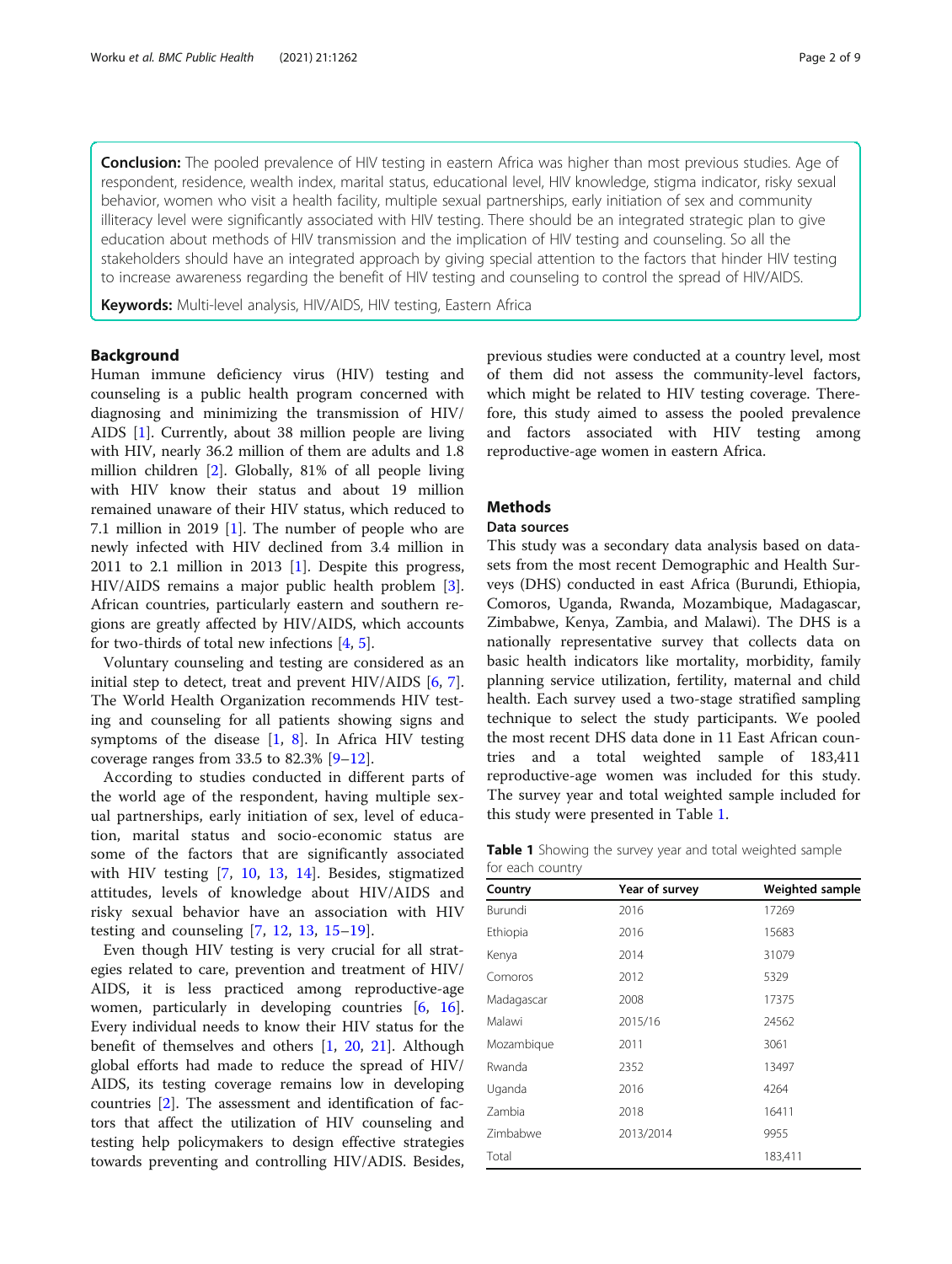# Variables

The outcome variable of this study was "ever been tested for HIV" which was coded as "0" for no and "1" for yes.

The independent variables included in this study were categorized as individual and community-level factors. The individual-level factors included were: age of respondent, marital status, age at 1st sex, stigmatized attitude, educational level, household wealth status, HIV knowledge, risky sexual behavior, visiting of health facility and multiple sexual partnerships. The communitylevel factors were community illiteracy level and residence. The community illiteracy level of women was generated by aggregating the individual level factor women's educational level by considering the proportion of women in the community that did not have formal education and by categorized this proportion as high and low based on the national median value.

# Operational definition

#### HIV knowledge

It was generated based on three questions related to HIV prevention and three questions related to the modes of HIV transmission and graded as low (if a woman answered  $\leq 3$  questions correctly), high (if a woman answered 4–5 questions correctly) or comprehensive (if a woman answered all the 6 questions correctly) [[22](#page-8-0)].

#### Risky sexual behaviors

Assessed based on the five questions; having had STI in last 12 months, genital sore/ulcer in last 12 months, genital discharge in last 12 months, having at least one sexual partner other than the husband in the last 12 months, and multiple lifetimes sexual partnership. These were combined into an index of risky sexual behavior with three categories: "No risk" (if the response is no for all questions), "Some risk" (if the response is yes for one of the five questions) and "High risk" (if the response is yes to at least two questions) [\[22](#page-8-0)].

#### HIV stigma indicator

Six questions, which indicate negative attitudes towards people living with HIV / AIDS were used to this variable. This was categorized as "No stigma" (if we got a score of 6), "Low stigma" (if we got a score of  $4-5$ ), "Moderate stigma" (if we got a score of 2–3), and "High stigma" (if we got only score 1) [[22](#page-8-0)].

# Data management and analysis

Data extraction, recoding and analysis were done using STATA version 14 software. Both descriptive and analytical analyses were conducted. The data were weighted before doing statistical analysis to restore the representativeness of the data and to get a reliable estimate and standard error. Because of the hierarchical structure of the DHS data, a multilevel binary logistic regression analysis was used. The Interclass Correlation Coefficient (ICC), Proportional Change in Variance (PCV) and Median Odds Ratio (MOR) were calculated to assess whether there was clustering or not. In this study, four models have fitted; the null model- a model without explanatory variables, model I- a model with individuallevel factors, model II- a model with community-level factors and model III- a model with both individual and community-level factors. Model comparison was done based on deviance. Both bivariable and multivariable multi-level logistic regression were done. At the bivariable analysis variables with a *p*-value ≤0.2 were considered for multivariable analysis. Finally, variables with a *P*-value of ≤0.05 in the multivariable analysis were considered as a significant factor associated with HIV testing among reproductive-age women.

# Results

# Socio-demographic characteristics of study participants

A total weighted sample of 183, 411 reproductive-age women were included. About 21.54% of women were in the age group of 19 years and below. The majority (92.13%) of women initiated sex at an earlier age and more than half (56.82%) of them had visited health facilities in the last 12 months. Nearly, half (48.65%) of the study participants attained primary education. Regarding HIV knowledge, about 47.81% of respondents had comprehensive knowledge about HIV/AIDS and most (60.49%) of them had multiple sexual partnerships. Concerning risky sexual behavior, the majority (81.70%) of the participant had no risky sexual behavior and 71.96% of the participants were rural dwellers (Table [2\)](#page-3-0).

# Prevalence of HIV testing in eastern Africa

The pooled prevalence of HIV testing in eastern Africa was 66.92% (95%CI: 66.70, 67.13%) ranged from 7.56% in Madagascar to 85.74% in Rwanda (Fig. [1\)](#page-4-0).

# Random effect model and model fitness

As shown in Table [2](#page-3-0), the ICC value in the null model was 0.10, which indicates that about 10% of the total variation in HIV testing coverage was attributable to cluster variability. Besides, the MOR value in the null model was 1.77, which indicates that there was a significant clustering of HIV testing among reproductive-age women. Furthermore, the PCV (0.36) in the final model (model III) indicated that about 36% of the variation in HIV testing was explained by both individual and community-level factors. The final model (Model III) was the best-fitted model since it had the lowest deviance (Table [3](#page-4-0)). The model predictive ability was assessed using the Area Under the Curve (AUC) and Receiver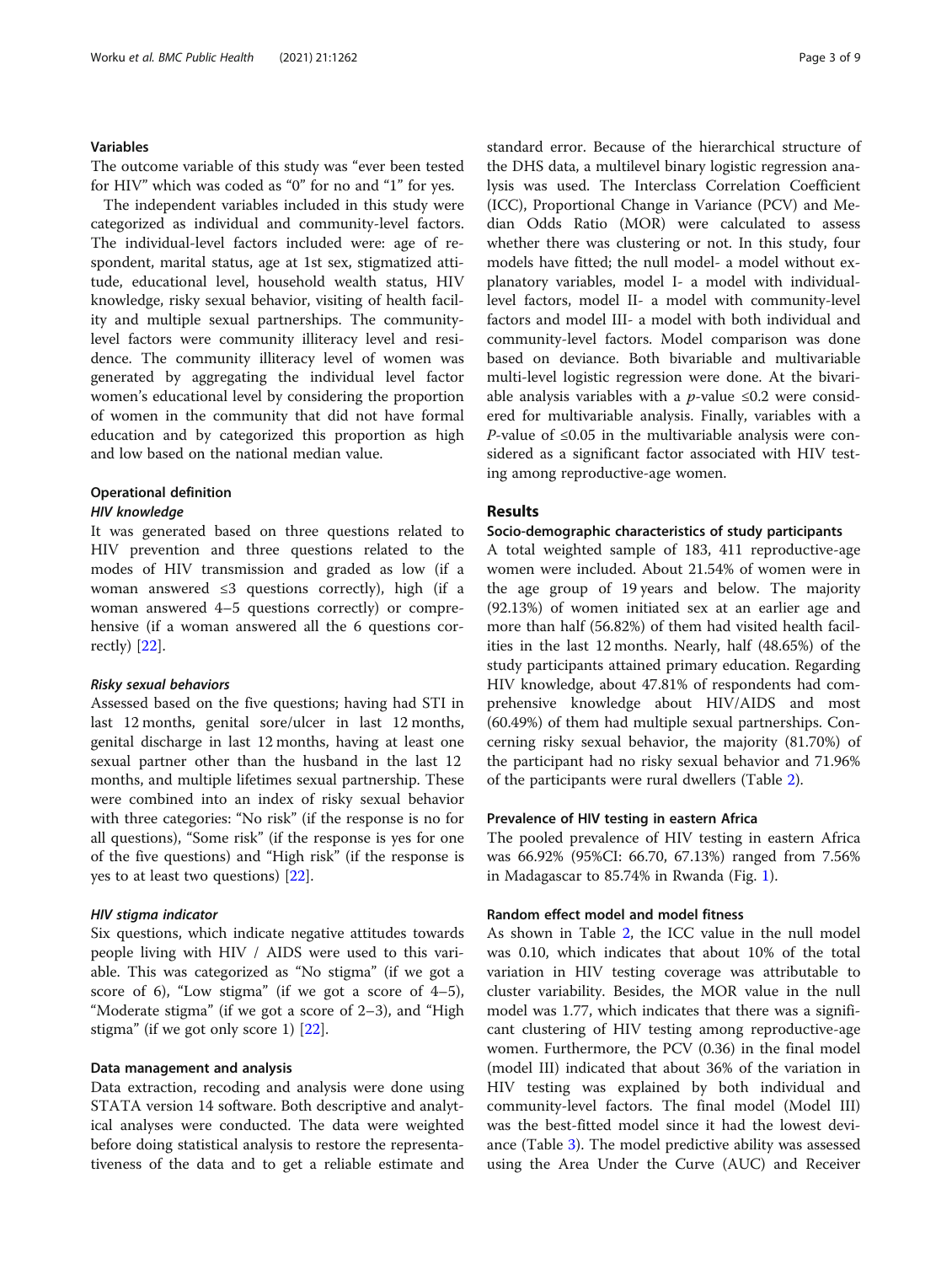<span id="page-3-0"></span>Table 2 Sociodemographic characteristics of the respondents in eastern Africa  $(N = 183, 411)$ 

| <b>Variables</b>          | Frequency (%)    |
|---------------------------|------------------|
| Age (years)               |                  |
| $15 - 19$                 | 39,510 (21.54%)  |
| $20 - 24$                 | 34,150 (18.62%)  |
| $25 - 29$                 | 31,766 (17.32%)  |
| $30 - 34$                 | 26,992 (14.72%)  |
| $35 - 39$                 | 21,886 (11.93%)  |
| $40 - 44$                 | 16,406 (8.94%)   |
| 45–49                     | 12,701 (6.92%)   |
| Highest education level   |                  |
| No education              | 33,035 (18.01%)  |
| Primary education         | 89,229 (48.65%)  |
| Secondary education       | 51,294 (27.97%)  |
| Higher education          | 9,840 (5.37%)    |
| Wealth index              |                  |
| Poorest                   | 32,495 (17.72%)  |
| Poorer                    | 33,755 (18.40%)  |
| Middle                    | 34,934 (19.05%)  |
| Richer                    | 37,225 (20.30%)  |
| Richest                   | 45,001 (24.54%)  |
| Risky sexual behavior     |                  |
| No risk                   | 129,912 (81.70%) |
| Some risk                 | 20,169 (12.68%)  |
| High risk                 | 8,931 (5.62%)    |
| HIV knowledge             |                  |
| Low knowledge             | 17,049 (10.03%)  |
| High knowledge            | 71,694 (42.16%)  |
| Comprehensive knowledge   | 81,301 (47.81%)  |
| Marital status            |                  |
| Unmaried                  | 88,582 (48.30%)  |
| Maried                    | 94,829 (51.70%)  |
| Number of sexual partners |                  |
| One                       | 72,463 (39.51%)  |
| More than one             | 110,948 (60.49%) |
| Stigma indicator          |                  |
| No stigma                 | 5,961 (7.15%)    |
| Low stigma                | 35,612 (42.71%)  |
| Moderate stigma           | 34,231 (41.06%)  |
| High stigma               | 7,569 (9.08%)    |
| Residence                 |                  |
| Urban                     | 51,426 (28.04%)  |
| Rural                     | 131,985 (71.96%) |
| Age at sex                |                  |
| Before 20 years           | 108,533 (59.17%) |
|                           |                  |

Table 2 Sociodemographic characteristics of the respondents in eastern Africa ( $N = 183, 411$ ) (Continued)

| <b>Variables</b>           | Frequency (%)   |
|----------------------------|-----------------|
| At 20 and after years      | 74,878 (40.83%) |
| Visit health facility      |                 |
| No                         | 72,075 (43.18%) |
| Yes                        | 94.857 (56.82%) |
| Community illiteracy level |                 |
| High                       | 90,641 (49.42%) |
| l ow                       | 92,770 (50.58%) |

Operating Curve (ROC). These are plotted based on the probability of sensitivity and 1 – specificity. Accordingly, the AUC of the final model was 84.5% and indicated that the model's ability to predict HIV testing was good (Fig. [2](#page-5-0)).

### Factors associated with HIV testing

For assessing factors associated with HIV testing, we consider the final model since it had the lowest deviance. In the multivariable multilevel analysis factors such as the age of respondent, marital status, educational level, HIV knowledge, HIV stigma indicator, risky sexual behavior and women who visit a health facility were positively associated with HIV testing coverage among reproductive-age women. While women from rich and richest households, having multiple sexual partners, being from rural dwellers, late initiation of sex and higher community illiteracy level had a lower chance of being tested for HIV. Women aged 20 years and above had higher odds of being tested for HIV compared with women of 15–19 years old. The odds of testing for HIV was 2.67 (AOR = 2.67: 95%CI; 2.60, 2.74) times higher for women visiting health centers in the last 12 months compared with their counterparts. Regarding educational level, the odds of testing for HIV was 2.30 (AOR = 2.30: 95%CI; 2.22, 2.38), 2.39 (AOR = 2.39: 95%CI; 2.29, 2.50) and 3.13 (AOR = 3.13: 95%CI; 2.89, 3.39) times higher for women with primary, secondary and higher educational level, respectively, compared to women with no formal education. Being from rich (AOR = 0.93: 95%CI; 0.89, 0.97) and richest (AOR = 0.80: 95%CI; 0.76, 0.84) households had lower odds of being tested for HIV. Being married had 1.32 (AOR = 1.32: 95%CI; 1.28, 1.36) times more likely to be tested for HIV compared with their counterpart. Individuals who initiate sex after 20 years of age had 33% (AOR = 0.67: 95%CI; 0.65, 0.69) lower odds of being tested for HIV compared to those who initiate sex early. Regarding stigma, women with higher, moderate and low stigma scores had 1.56 (AOR = 1.56: 95%CI; 1.46, 1.66), 2.24 (AOR = 2.24: 95%CI; 2.16, 2.32), and 2.27 (AOR = 2.27: 95%CI; 2.19,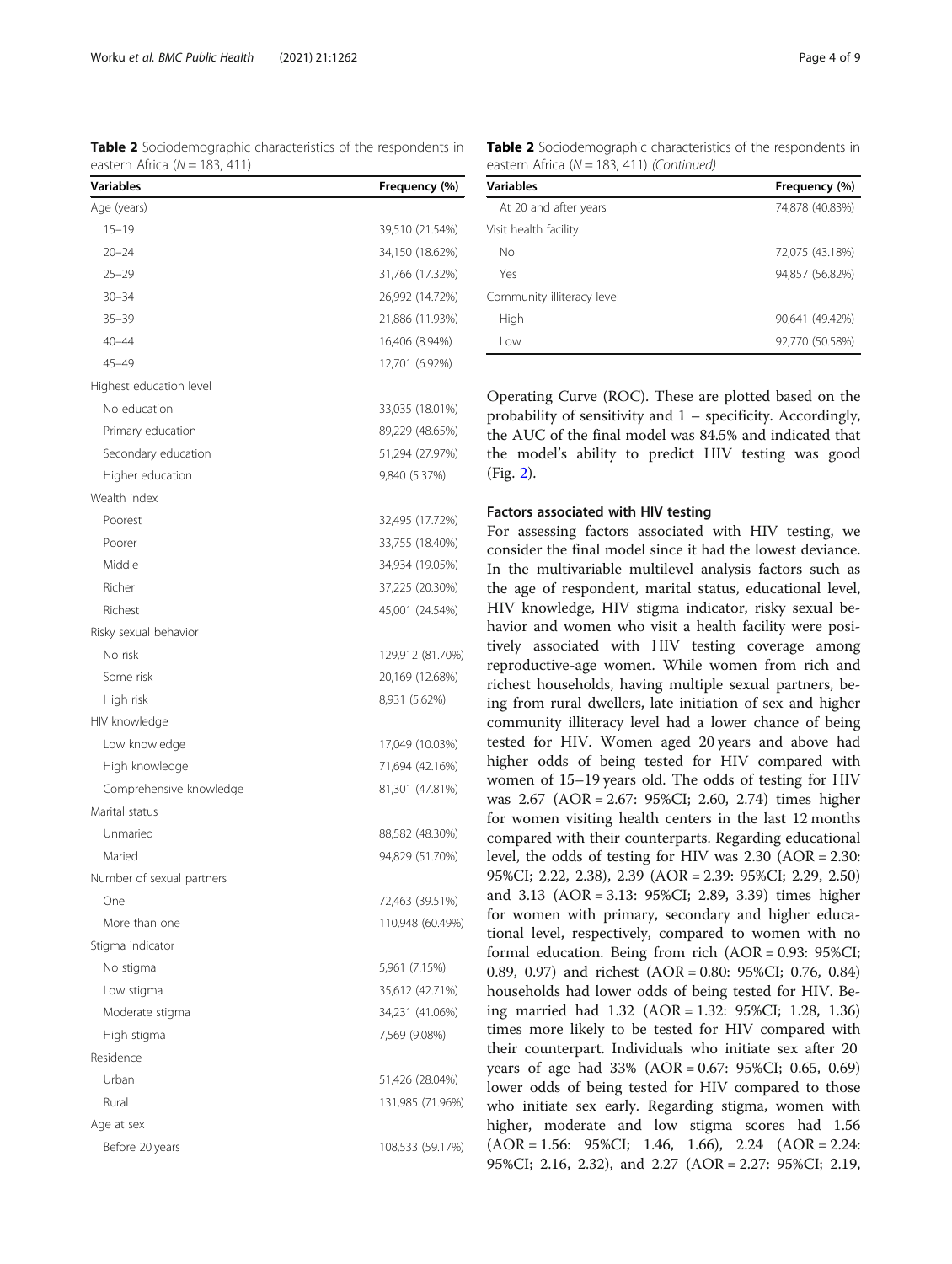<span id="page-4-0"></span>

2.35) times higher odds of being tested for HIV compared to those with no stigma. Women with higher (AOR = 6.44: 95%CI: 6.21, 6.68) and comprehensive knowledge (AOR = 10.7: 95%CI; 10.29, 11.12) about HIV/AIDS had higher odds of being tested for HIV compared with women with low knowledge. Women having high (AOR = 1.78: 95%CI; 1.67, 1.90) and some risky sexual behavior (AOR = 1.59: 955CI; 1.53, 1.66) had higher odds of being tested for HIV compared to women with no risky sexual behavior. Women with multiple sexual partners had a 36% lower chance of being tested for HIV (AOR = 0.64: 95%CI; 0.62, 0.66) as compared to their counterparts. Women from the rural areas had 31% (AOR = 0.69: 95%CI; 0.67, 0.72) lower odds of being tested for HIV compared with their counterparts. Being from communities with higher community illiteracy levels had 27% (AOR = 0.73: 95%CI; 0.68, 0.78) lower odds of being tested for HIV compared with women from communities with lower community illiteracy levels (Table [4\)](#page-6-0).

# **Discussion**

The pooled prevalence of HIV testing in east Africa was 66.9% (95%CI; 66.70, 67.13%), which varies greatly from region to region. The regional variations in quality and access to HIV testing facilities as well as knowledge related to HIV / AIDS may be the reasons for the reported regional variations of HIV testing in eastern Africa [\[9](#page-8-0), [14\]](#page-8-0). The prevalence reported in this study was in line with the report in Kenya [[12\]](#page-8-0). The finding in this study was greater than the study conducted elsewhere [\[3](#page-8-0), [16](#page-8-0), [23](#page-8-0)] and it was smaller than reports from different studies [\[9,](#page-8-0) [10](#page-8-0)]. The observed variations in the prevalence of HIV testing might be explained by cultural beliefs and lifestyle differences across regions [[14\]](#page-8-0). Besides, the discrepancy might be due to the difference in quality and accessibility of HIV testing facilities [[9,](#page-8-0) [14](#page-8-0), [24,](#page-8-0) [25](#page-8-0)].

In this study age of respondent, multiple sexual partnerships, marital status, visiting health facility, stigmatized attitude towards HIV/AIDS, HIV knowledge, risky sexual behavior, residence, educational level, wealth status, age at first sex, and community illiteracy level were significant factors associated with HIV testing.

The odds of HIV testing was higher among married women compared with their counterpart. This finding was in agreement with the study done in Ethiopia [\[22](#page-8-0)]. This might be due to compulsory counseling and

Table 3 Random effect model and model fitness for the assessment of HIV testing among reproductive-age women in eastern Africa

| Parameter                                | Null model   | Model I     | Model II     | Model III    |
|------------------------------------------|--------------|-------------|--------------|--------------|
| Intraclass correlation coefficient (ICC) | 0.10031      | 0.0692      | 0.0782476    | 0.066394     |
| Percentage change in variation (PCV)     | Ref          | 0.33        | 0.39         | 0.36         |
| Median odds ratio (MOR)                  | 1.77         | 1.6         | 1.65         | 1.58         |
| Model comparison                         |              |             |              |              |
| Log likelihood                           | $-113956.33$ | $-75036661$ | $-113215.37$ | $-74814.426$ |
| Deviance                                 | 227912.66    | 150073.322  | 226420.47    | 149628.852   |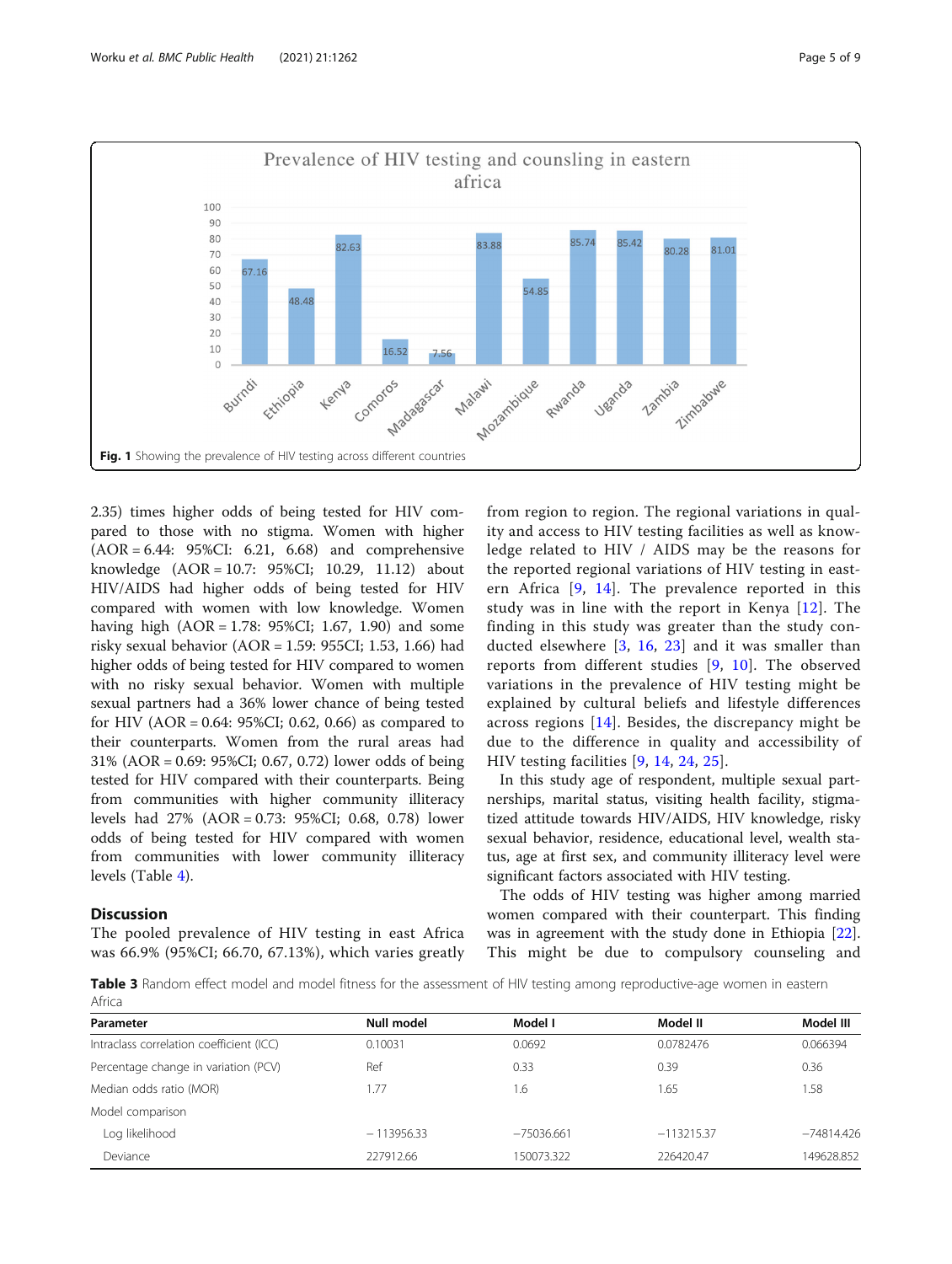<span id="page-5-0"></span>

testing promotion for couples intending to get married by different organizations including religious groups [\[22](#page-8-0)]. Women who visit health care facilities had higher odds of being tested for HIV, which was supported by another study [[16\]](#page-8-0). This might be because health professionals initiate people who visited health facilities for HIV testing [[16\]](#page-8-0).

In this study women from higher socioeconomic status had lower odds of being tested for HIV, which is contrary to another study [[7\]](#page-8-0). This is justified by being rich may be associated with a greater awareness of risks and with reduced financial barriers to testing [[26\]](#page-8-0). Women with primary and above educational levels had a higher chance of being tested for HIV, which is supported by different studies [[16](#page-8-0), [27](#page-8-0)]. The reason for this discrepancy might be as education can improve HIV knowledge as well as empowers women to make decisions to visit the health facility and use health services [[28\]](#page-8-0).

Women who had multiple sexual partners had less chance of being tested for HIV compared with their counterparts. However, the finding of this study was in contrast to another study  $[16]$ . This difference might be associated with individuals with a history of multiple sexual partnerships who might be fear of having HIV and have no interest to know their status. The study at hand revealed that women with higher and comprehensive knowledge about HIV had higher odds of being tested for HIV. This is supported by a study conducted in South Africa [\[13](#page-8-0)]. Different studies reported people with higher HIV-associated stigma scores had less chance of being tested for HIV. This is explained as people could be hesitant to test because the disclosure of a positive HIV test result may lead to loss of friendship, family relations, jobs and housing and health care due to stigmatization  $[2, 18, 22]$  $[2, 18, 22]$  $[2, 18, 22]$  $[2, 18, 22]$  $[2, 18, 22]$  $[2, 18, 22]$ . However, in the present study people with stigmatized attitudes had a higher chance of being tested for HIV and this might be explained by the variation in the cultural and socioeconomic status of the population included in this study.

In this study, women with risky sexual behavior had higher odds of being tested for HIV. This is supported by another study [\[22\]](#page-8-0). Individuals with risky sexual behavior live under persistent fear and uncertainty about their serostatus and are usually suspicious and worried that they might have infected with HIV. This urges them to develop habits of seeking VCT service [[17\]](#page-8-0).

Individuals who initiated sex early had a higher chance of being tested for HIV and this is supported by the study conducted in Malawi  $[14]$  $[14]$  $[14]$ . This might be explained as early age at first sexual intercourse is associated with a higher risk of acquiring the different sexually transmitted disease and risky sexual behaviors that may lead to a higher risk for HIV infection, which in turn enforce them to know their HIV status [[29\]](#page-8-0).

Women from rural dwellers had lower odds of being tested for HIV, which was supported by the study conducted in Ethiopia  $[16]$  $[16]$ . This may be justified by the better availability and accessibility of HIV testing facilities in urban settings compared with rural [\[30](#page-8-0), [31\]](#page-8-0). Women from communities with higher illiteracy levels had less chance of being tested for HIV. This finding was supported by studies conducted in Ethiopia and Zambia  $[10, 16]$  $[10, 16]$  $[10, 16]$  $[10, 16]$ . This might be associated with educational attainment may increase uptake of testing through increased recognition of the importance of knowing one's HIV status [[20,](#page-8-0) [32](#page-8-0)].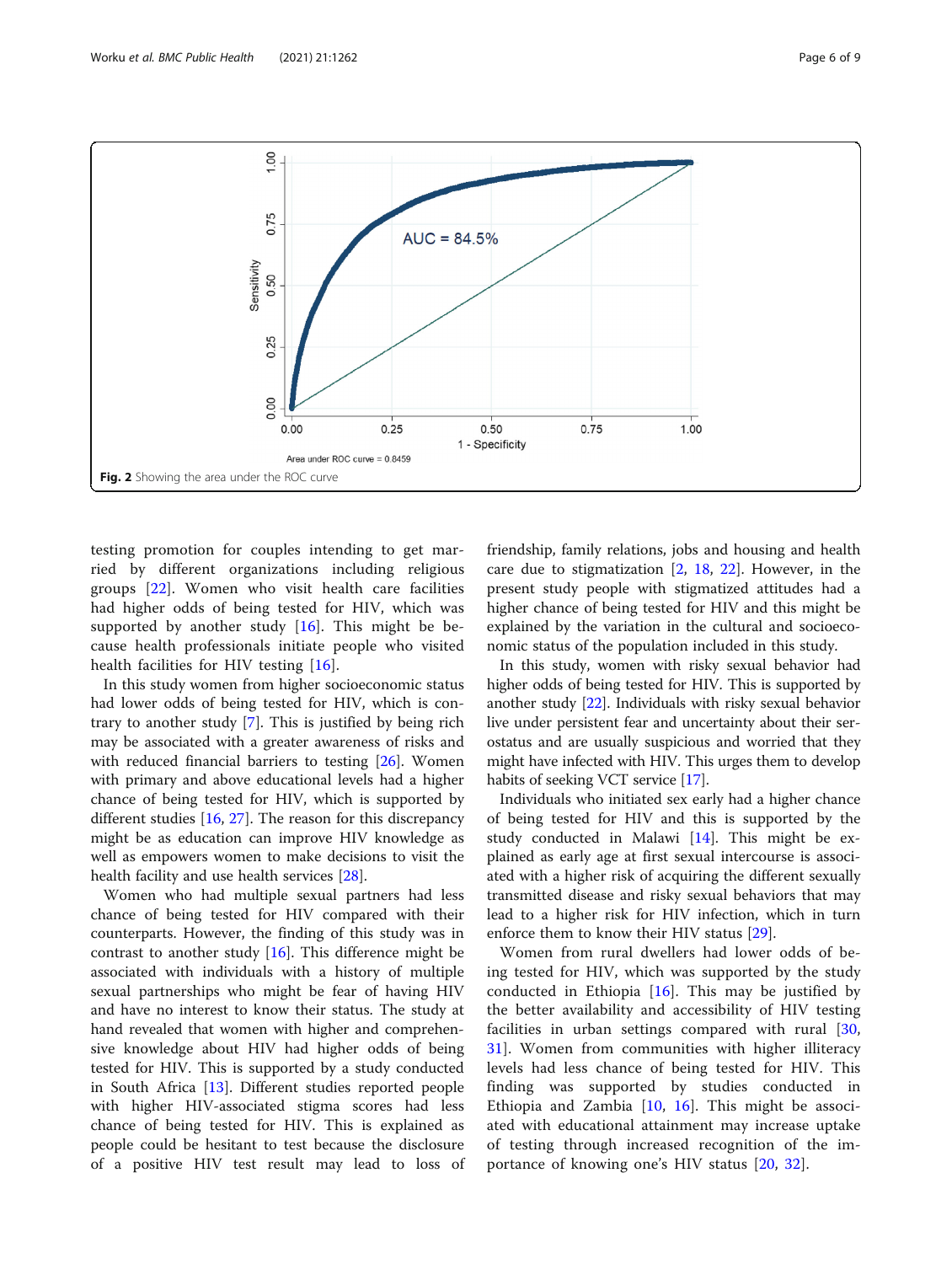<span id="page-6-0"></span>

| Table 4 The bivariable and multivariable multilevel binary logistic regression analysis of factors associated with HIV testing in East |  |  |  |
|----------------------------------------------------------------------------------------------------------------------------------------|--|--|--|
| Africa in the final model                                                                                                              |  |  |  |

| Yes<br>No<br>Respondent age<br>$15 - 19$<br>15383<br>24122<br>$\mathbf{1}$<br>$\mathbf{1}$<br>$20 - 24$<br>25379<br>8738<br>3.67 (3.53, 3.82)*<br>4.70 (4.55, 4.86)<br>$25 - 29$<br>6664<br>25,043<br>6.33 (6.11, 6.55)<br>5.36 (5.12, 5.61)*<br>$30 - 34$<br>21074<br>5882<br>6.23 (6.01, 6.47)<br>5.49 (5.23, 5.76)*<br>$35 - 39$<br>16333<br>5521<br>5.20 (5.00, 5.40)<br>4.77 (4.54, 5.01)*<br>$40 - 44$<br>4714<br>11673<br>4.16 (3.99, 4.33)<br>4.12 (3.91, 4.34)*<br>$45 - 49$<br>7860<br>4827<br>2.78 (2.66, 2.90)<br>3.03 (2.87, 3.20)*<br>Visiting health facility<br>No<br>34413<br>37624<br>$\mathbf{1}$<br>$\mathbf{1}$<br>Yes<br>74386<br>20401<br>4.06 (3.97, 4.15)<br>2.67 (2.60, 2.74)*<br>Highest educational level<br>No education<br>17747<br>15253<br>$\mathbf{1}$<br>$\mathbf{1}$<br>Primary education<br>28085<br>1.84 (1.79, 1.89)<br>61029<br>2.30 (2.22, 2.38)*<br>Secondary education<br>15781<br>1.81 (1.76, 1.87)<br>2.39 (2.29, 2.50)*<br>35471<br>Higher education<br>8488<br>1347<br>4.58 (4.31, 4.87)<br>3.13 (2.89, 3.39)*<br>Wealth status<br>Poorest<br>20082<br>12353<br>$\mathbf{1}$<br>$\mathbf{1}$<br>21473<br>Poorer<br>12245<br>1.25 (1.21, 1.29)<br>0.97 (0.93 1.02)<br>Middle<br>22840<br>12054<br>1.38 (1.33, 1.43)<br>0.98 (0.93 1.02)<br>Rich<br>25606<br>11585<br>1.56 (1.51, 1.61)<br>0.93 (0.89, 0.97)*<br>Richest<br>12231<br>$0.80$ (0.76, 0.84)*<br>32745<br>1.71 (1.66, 1.76)<br>Marital statues<br>Married<br>24745<br>1.99 (1.95, 2.03)<br>1.32 (1.28, 1.36)*<br>69948<br>Unmarried<br>52799<br>35722<br>$\mathbf{1}$<br>$\mathbf{1}$<br>No of sexual partner<br>One<br>19907<br>$\mathbf{1}$<br>$\mathbf{1}$<br>52493<br>More than one<br>70254<br>0.55 (0.54, 0.56)<br>$0.64$ (0.62 0.66)*<br>40560<br>HIV knowledge<br>Low knowledge<br>7414<br>9619<br>$\mathbf{1}$<br>$\mathbf{1}$<br>Higher knowledge<br>49482<br>22146<br>6.9 (6.69, 7.11)<br>6.44 (6.21, 6.68)*<br>Comprehensive knowledge<br>65773<br>15416<br>12.6 (12.20, 13.01)<br>10.7 (10.29 11.12)*<br>Stigma indicator<br>1.56 (1.46, 1.66)*<br>Higher stigma<br>4375<br>3194<br>1.05 (1.01, 1.11)<br>Moderate stigma<br>25817<br>8414<br>2.30 (2.24, 2.37)<br>2.24 (2.16, 2.32)*<br>27813<br>2.68 (2.61, 2.76)<br>Low stigma<br>7799<br>$2.27$ (2.19, 2.35)*<br>No stigma<br>4905<br>1056<br>$\mathbf{1}$<br>1<br>Residence<br>Urban<br>12404<br>38964<br>$\mathbf{1}$<br>$\mathbf{1}$<br>Rural<br>83783<br>48063<br>$0.66$ $(0.64, 0.67)$<br>$0.69$ (0.67, 0.72)*<br>Risky sexual behavior<br>Higher risk<br>7119<br>1805<br>1.78 (1.67, 1.90)*<br>2.21 (2.10, 2.33) | <b>Variables</b> | Ever tested for HIV |  | <b>COR(95%CI)</b> | <b>AOR(95%CI)</b> |
|------------------------------------------------------------------------------------------------------------------------------------------------------------------------------------------------------------------------------------------------------------------------------------------------------------------------------------------------------------------------------------------------------------------------------------------------------------------------------------------------------------------------------------------------------------------------------------------------------------------------------------------------------------------------------------------------------------------------------------------------------------------------------------------------------------------------------------------------------------------------------------------------------------------------------------------------------------------------------------------------------------------------------------------------------------------------------------------------------------------------------------------------------------------------------------------------------------------------------------------------------------------------------------------------------------------------------------------------------------------------------------------------------------------------------------------------------------------------------------------------------------------------------------------------------------------------------------------------------------------------------------------------------------------------------------------------------------------------------------------------------------------------------------------------------------------------------------------------------------------------------------------------------------------------------------------------------------------------------------------------------------------------------------------------------------------------------------------------------------------------------------------------------------------------------------------------------------------------------------------------------------------------------------------------------------------------------------------------------------------------------------------------------------------------------------------------------------------------------------------------------------------------------------------------------------------------------------------------|------------------|---------------------|--|-------------------|-------------------|
|                                                                                                                                                                                                                                                                                                                                                                                                                                                                                                                                                                                                                                                                                                                                                                                                                                                                                                                                                                                                                                                                                                                                                                                                                                                                                                                                                                                                                                                                                                                                                                                                                                                                                                                                                                                                                                                                                                                                                                                                                                                                                                                                                                                                                                                                                                                                                                                                                                                                                                                                                                                                |                  |                     |  |                   |                   |
|                                                                                                                                                                                                                                                                                                                                                                                                                                                                                                                                                                                                                                                                                                                                                                                                                                                                                                                                                                                                                                                                                                                                                                                                                                                                                                                                                                                                                                                                                                                                                                                                                                                                                                                                                                                                                                                                                                                                                                                                                                                                                                                                                                                                                                                                                                                                                                                                                                                                                                                                                                                                |                  |                     |  |                   |                   |
|                                                                                                                                                                                                                                                                                                                                                                                                                                                                                                                                                                                                                                                                                                                                                                                                                                                                                                                                                                                                                                                                                                                                                                                                                                                                                                                                                                                                                                                                                                                                                                                                                                                                                                                                                                                                                                                                                                                                                                                                                                                                                                                                                                                                                                                                                                                                                                                                                                                                                                                                                                                                |                  |                     |  |                   |                   |
|                                                                                                                                                                                                                                                                                                                                                                                                                                                                                                                                                                                                                                                                                                                                                                                                                                                                                                                                                                                                                                                                                                                                                                                                                                                                                                                                                                                                                                                                                                                                                                                                                                                                                                                                                                                                                                                                                                                                                                                                                                                                                                                                                                                                                                                                                                                                                                                                                                                                                                                                                                                                |                  |                     |  |                   |                   |
|                                                                                                                                                                                                                                                                                                                                                                                                                                                                                                                                                                                                                                                                                                                                                                                                                                                                                                                                                                                                                                                                                                                                                                                                                                                                                                                                                                                                                                                                                                                                                                                                                                                                                                                                                                                                                                                                                                                                                                                                                                                                                                                                                                                                                                                                                                                                                                                                                                                                                                                                                                                                |                  |                     |  |                   |                   |
|                                                                                                                                                                                                                                                                                                                                                                                                                                                                                                                                                                                                                                                                                                                                                                                                                                                                                                                                                                                                                                                                                                                                                                                                                                                                                                                                                                                                                                                                                                                                                                                                                                                                                                                                                                                                                                                                                                                                                                                                                                                                                                                                                                                                                                                                                                                                                                                                                                                                                                                                                                                                |                  |                     |  |                   |                   |
|                                                                                                                                                                                                                                                                                                                                                                                                                                                                                                                                                                                                                                                                                                                                                                                                                                                                                                                                                                                                                                                                                                                                                                                                                                                                                                                                                                                                                                                                                                                                                                                                                                                                                                                                                                                                                                                                                                                                                                                                                                                                                                                                                                                                                                                                                                                                                                                                                                                                                                                                                                                                |                  |                     |  |                   |                   |
|                                                                                                                                                                                                                                                                                                                                                                                                                                                                                                                                                                                                                                                                                                                                                                                                                                                                                                                                                                                                                                                                                                                                                                                                                                                                                                                                                                                                                                                                                                                                                                                                                                                                                                                                                                                                                                                                                                                                                                                                                                                                                                                                                                                                                                                                                                                                                                                                                                                                                                                                                                                                |                  |                     |  |                   |                   |
|                                                                                                                                                                                                                                                                                                                                                                                                                                                                                                                                                                                                                                                                                                                                                                                                                                                                                                                                                                                                                                                                                                                                                                                                                                                                                                                                                                                                                                                                                                                                                                                                                                                                                                                                                                                                                                                                                                                                                                                                                                                                                                                                                                                                                                                                                                                                                                                                                                                                                                                                                                                                |                  |                     |  |                   |                   |
|                                                                                                                                                                                                                                                                                                                                                                                                                                                                                                                                                                                                                                                                                                                                                                                                                                                                                                                                                                                                                                                                                                                                                                                                                                                                                                                                                                                                                                                                                                                                                                                                                                                                                                                                                                                                                                                                                                                                                                                                                                                                                                                                                                                                                                                                                                                                                                                                                                                                                                                                                                                                |                  |                     |  |                   |                   |
|                                                                                                                                                                                                                                                                                                                                                                                                                                                                                                                                                                                                                                                                                                                                                                                                                                                                                                                                                                                                                                                                                                                                                                                                                                                                                                                                                                                                                                                                                                                                                                                                                                                                                                                                                                                                                                                                                                                                                                                                                                                                                                                                                                                                                                                                                                                                                                                                                                                                                                                                                                                                |                  |                     |  |                   |                   |
|                                                                                                                                                                                                                                                                                                                                                                                                                                                                                                                                                                                                                                                                                                                                                                                                                                                                                                                                                                                                                                                                                                                                                                                                                                                                                                                                                                                                                                                                                                                                                                                                                                                                                                                                                                                                                                                                                                                                                                                                                                                                                                                                                                                                                                                                                                                                                                                                                                                                                                                                                                                                |                  |                     |  |                   |                   |
|                                                                                                                                                                                                                                                                                                                                                                                                                                                                                                                                                                                                                                                                                                                                                                                                                                                                                                                                                                                                                                                                                                                                                                                                                                                                                                                                                                                                                                                                                                                                                                                                                                                                                                                                                                                                                                                                                                                                                                                                                                                                                                                                                                                                                                                                                                                                                                                                                                                                                                                                                                                                |                  |                     |  |                   |                   |
|                                                                                                                                                                                                                                                                                                                                                                                                                                                                                                                                                                                                                                                                                                                                                                                                                                                                                                                                                                                                                                                                                                                                                                                                                                                                                                                                                                                                                                                                                                                                                                                                                                                                                                                                                                                                                                                                                                                                                                                                                                                                                                                                                                                                                                                                                                                                                                                                                                                                                                                                                                                                |                  |                     |  |                   |                   |
|                                                                                                                                                                                                                                                                                                                                                                                                                                                                                                                                                                                                                                                                                                                                                                                                                                                                                                                                                                                                                                                                                                                                                                                                                                                                                                                                                                                                                                                                                                                                                                                                                                                                                                                                                                                                                                                                                                                                                                                                                                                                                                                                                                                                                                                                                                                                                                                                                                                                                                                                                                                                |                  |                     |  |                   |                   |
|                                                                                                                                                                                                                                                                                                                                                                                                                                                                                                                                                                                                                                                                                                                                                                                                                                                                                                                                                                                                                                                                                                                                                                                                                                                                                                                                                                                                                                                                                                                                                                                                                                                                                                                                                                                                                                                                                                                                                                                                                                                                                                                                                                                                                                                                                                                                                                                                                                                                                                                                                                                                |                  |                     |  |                   |                   |
|                                                                                                                                                                                                                                                                                                                                                                                                                                                                                                                                                                                                                                                                                                                                                                                                                                                                                                                                                                                                                                                                                                                                                                                                                                                                                                                                                                                                                                                                                                                                                                                                                                                                                                                                                                                                                                                                                                                                                                                                                                                                                                                                                                                                                                                                                                                                                                                                                                                                                                                                                                                                |                  |                     |  |                   |                   |
|                                                                                                                                                                                                                                                                                                                                                                                                                                                                                                                                                                                                                                                                                                                                                                                                                                                                                                                                                                                                                                                                                                                                                                                                                                                                                                                                                                                                                                                                                                                                                                                                                                                                                                                                                                                                                                                                                                                                                                                                                                                                                                                                                                                                                                                                                                                                                                                                                                                                                                                                                                                                |                  |                     |  |                   |                   |
|                                                                                                                                                                                                                                                                                                                                                                                                                                                                                                                                                                                                                                                                                                                                                                                                                                                                                                                                                                                                                                                                                                                                                                                                                                                                                                                                                                                                                                                                                                                                                                                                                                                                                                                                                                                                                                                                                                                                                                                                                                                                                                                                                                                                                                                                                                                                                                                                                                                                                                                                                                                                |                  |                     |  |                   |                   |
|                                                                                                                                                                                                                                                                                                                                                                                                                                                                                                                                                                                                                                                                                                                                                                                                                                                                                                                                                                                                                                                                                                                                                                                                                                                                                                                                                                                                                                                                                                                                                                                                                                                                                                                                                                                                                                                                                                                                                                                                                                                                                                                                                                                                                                                                                                                                                                                                                                                                                                                                                                                                |                  |                     |  |                   |                   |
|                                                                                                                                                                                                                                                                                                                                                                                                                                                                                                                                                                                                                                                                                                                                                                                                                                                                                                                                                                                                                                                                                                                                                                                                                                                                                                                                                                                                                                                                                                                                                                                                                                                                                                                                                                                                                                                                                                                                                                                                                                                                                                                                                                                                                                                                                                                                                                                                                                                                                                                                                                                                |                  |                     |  |                   |                   |
|                                                                                                                                                                                                                                                                                                                                                                                                                                                                                                                                                                                                                                                                                                                                                                                                                                                                                                                                                                                                                                                                                                                                                                                                                                                                                                                                                                                                                                                                                                                                                                                                                                                                                                                                                                                                                                                                                                                                                                                                                                                                                                                                                                                                                                                                                                                                                                                                                                                                                                                                                                                                |                  |                     |  |                   |                   |
|                                                                                                                                                                                                                                                                                                                                                                                                                                                                                                                                                                                                                                                                                                                                                                                                                                                                                                                                                                                                                                                                                                                                                                                                                                                                                                                                                                                                                                                                                                                                                                                                                                                                                                                                                                                                                                                                                                                                                                                                                                                                                                                                                                                                                                                                                                                                                                                                                                                                                                                                                                                                |                  |                     |  |                   |                   |
|                                                                                                                                                                                                                                                                                                                                                                                                                                                                                                                                                                                                                                                                                                                                                                                                                                                                                                                                                                                                                                                                                                                                                                                                                                                                                                                                                                                                                                                                                                                                                                                                                                                                                                                                                                                                                                                                                                                                                                                                                                                                                                                                                                                                                                                                                                                                                                                                                                                                                                                                                                                                |                  |                     |  |                   |                   |
|                                                                                                                                                                                                                                                                                                                                                                                                                                                                                                                                                                                                                                                                                                                                                                                                                                                                                                                                                                                                                                                                                                                                                                                                                                                                                                                                                                                                                                                                                                                                                                                                                                                                                                                                                                                                                                                                                                                                                                                                                                                                                                                                                                                                                                                                                                                                                                                                                                                                                                                                                                                                |                  |                     |  |                   |                   |
|                                                                                                                                                                                                                                                                                                                                                                                                                                                                                                                                                                                                                                                                                                                                                                                                                                                                                                                                                                                                                                                                                                                                                                                                                                                                                                                                                                                                                                                                                                                                                                                                                                                                                                                                                                                                                                                                                                                                                                                                                                                                                                                                                                                                                                                                                                                                                                                                                                                                                                                                                                                                |                  |                     |  |                   |                   |
|                                                                                                                                                                                                                                                                                                                                                                                                                                                                                                                                                                                                                                                                                                                                                                                                                                                                                                                                                                                                                                                                                                                                                                                                                                                                                                                                                                                                                                                                                                                                                                                                                                                                                                                                                                                                                                                                                                                                                                                                                                                                                                                                                                                                                                                                                                                                                                                                                                                                                                                                                                                                |                  |                     |  |                   |                   |
|                                                                                                                                                                                                                                                                                                                                                                                                                                                                                                                                                                                                                                                                                                                                                                                                                                                                                                                                                                                                                                                                                                                                                                                                                                                                                                                                                                                                                                                                                                                                                                                                                                                                                                                                                                                                                                                                                                                                                                                                                                                                                                                                                                                                                                                                                                                                                                                                                                                                                                                                                                                                |                  |                     |  |                   |                   |
|                                                                                                                                                                                                                                                                                                                                                                                                                                                                                                                                                                                                                                                                                                                                                                                                                                                                                                                                                                                                                                                                                                                                                                                                                                                                                                                                                                                                                                                                                                                                                                                                                                                                                                                                                                                                                                                                                                                                                                                                                                                                                                                                                                                                                                                                                                                                                                                                                                                                                                                                                                                                |                  |                     |  |                   |                   |
|                                                                                                                                                                                                                                                                                                                                                                                                                                                                                                                                                                                                                                                                                                                                                                                                                                                                                                                                                                                                                                                                                                                                                                                                                                                                                                                                                                                                                                                                                                                                                                                                                                                                                                                                                                                                                                                                                                                                                                                                                                                                                                                                                                                                                                                                                                                                                                                                                                                                                                                                                                                                |                  |                     |  |                   |                   |
|                                                                                                                                                                                                                                                                                                                                                                                                                                                                                                                                                                                                                                                                                                                                                                                                                                                                                                                                                                                                                                                                                                                                                                                                                                                                                                                                                                                                                                                                                                                                                                                                                                                                                                                                                                                                                                                                                                                                                                                                                                                                                                                                                                                                                                                                                                                                                                                                                                                                                                                                                                                                |                  |                     |  |                   |                   |
|                                                                                                                                                                                                                                                                                                                                                                                                                                                                                                                                                                                                                                                                                                                                                                                                                                                                                                                                                                                                                                                                                                                                                                                                                                                                                                                                                                                                                                                                                                                                                                                                                                                                                                                                                                                                                                                                                                                                                                                                                                                                                                                                                                                                                                                                                                                                                                                                                                                                                                                                                                                                |                  |                     |  |                   |                   |
|                                                                                                                                                                                                                                                                                                                                                                                                                                                                                                                                                                                                                                                                                                                                                                                                                                                                                                                                                                                                                                                                                                                                                                                                                                                                                                                                                                                                                                                                                                                                                                                                                                                                                                                                                                                                                                                                                                                                                                                                                                                                                                                                                                                                                                                                                                                                                                                                                                                                                                                                                                                                |                  |                     |  |                   |                   |
|                                                                                                                                                                                                                                                                                                                                                                                                                                                                                                                                                                                                                                                                                                                                                                                                                                                                                                                                                                                                                                                                                                                                                                                                                                                                                                                                                                                                                                                                                                                                                                                                                                                                                                                                                                                                                                                                                                                                                                                                                                                                                                                                                                                                                                                                                                                                                                                                                                                                                                                                                                                                |                  |                     |  |                   |                   |
|                                                                                                                                                                                                                                                                                                                                                                                                                                                                                                                                                                                                                                                                                                                                                                                                                                                                                                                                                                                                                                                                                                                                                                                                                                                                                                                                                                                                                                                                                                                                                                                                                                                                                                                                                                                                                                                                                                                                                                                                                                                                                                                                                                                                                                                                                                                                                                                                                                                                                                                                                                                                |                  |                     |  |                   |                   |
|                                                                                                                                                                                                                                                                                                                                                                                                                                                                                                                                                                                                                                                                                                                                                                                                                                                                                                                                                                                                                                                                                                                                                                                                                                                                                                                                                                                                                                                                                                                                                                                                                                                                                                                                                                                                                                                                                                                                                                                                                                                                                                                                                                                                                                                                                                                                                                                                                                                                                                                                                                                                |                  |                     |  |                   |                   |
|                                                                                                                                                                                                                                                                                                                                                                                                                                                                                                                                                                                                                                                                                                                                                                                                                                                                                                                                                                                                                                                                                                                                                                                                                                                                                                                                                                                                                                                                                                                                                                                                                                                                                                                                                                                                                                                                                                                                                                                                                                                                                                                                                                                                                                                                                                                                                                                                                                                                                                                                                                                                |                  |                     |  |                   |                   |
|                                                                                                                                                                                                                                                                                                                                                                                                                                                                                                                                                                                                                                                                                                                                                                                                                                                                                                                                                                                                                                                                                                                                                                                                                                                                                                                                                                                                                                                                                                                                                                                                                                                                                                                                                                                                                                                                                                                                                                                                                                                                                                                                                                                                                                                                                                                                                                                                                                                                                                                                                                                                |                  |                     |  |                   |                   |
|                                                                                                                                                                                                                                                                                                                                                                                                                                                                                                                                                                                                                                                                                                                                                                                                                                                                                                                                                                                                                                                                                                                                                                                                                                                                                                                                                                                                                                                                                                                                                                                                                                                                                                                                                                                                                                                                                                                                                                                                                                                                                                                                                                                                                                                                                                                                                                                                                                                                                                                                                                                                |                  |                     |  |                   |                   |
|                                                                                                                                                                                                                                                                                                                                                                                                                                                                                                                                                                                                                                                                                                                                                                                                                                                                                                                                                                                                                                                                                                                                                                                                                                                                                                                                                                                                                                                                                                                                                                                                                                                                                                                                                                                                                                                                                                                                                                                                                                                                                                                                                                                                                                                                                                                                                                                                                                                                                                                                                                                                |                  |                     |  |                   |                   |
|                                                                                                                                                                                                                                                                                                                                                                                                                                                                                                                                                                                                                                                                                                                                                                                                                                                                                                                                                                                                                                                                                                                                                                                                                                                                                                                                                                                                                                                                                                                                                                                                                                                                                                                                                                                                                                                                                                                                                                                                                                                                                                                                                                                                                                                                                                                                                                                                                                                                                                                                                                                                |                  |                     |  |                   |                   |
|                                                                                                                                                                                                                                                                                                                                                                                                                                                                                                                                                                                                                                                                                                                                                                                                                                                                                                                                                                                                                                                                                                                                                                                                                                                                                                                                                                                                                                                                                                                                                                                                                                                                                                                                                                                                                                                                                                                                                                                                                                                                                                                                                                                                                                                                                                                                                                                                                                                                                                                                                                                                |                  |                     |  |                   |                   |
|                                                                                                                                                                                                                                                                                                                                                                                                                                                                                                                                                                                                                                                                                                                                                                                                                                                                                                                                                                                                                                                                                                                                                                                                                                                                                                                                                                                                                                                                                                                                                                                                                                                                                                                                                                                                                                                                                                                                                                                                                                                                                                                                                                                                                                                                                                                                                                                                                                                                                                                                                                                                |                  |                     |  |                   |                   |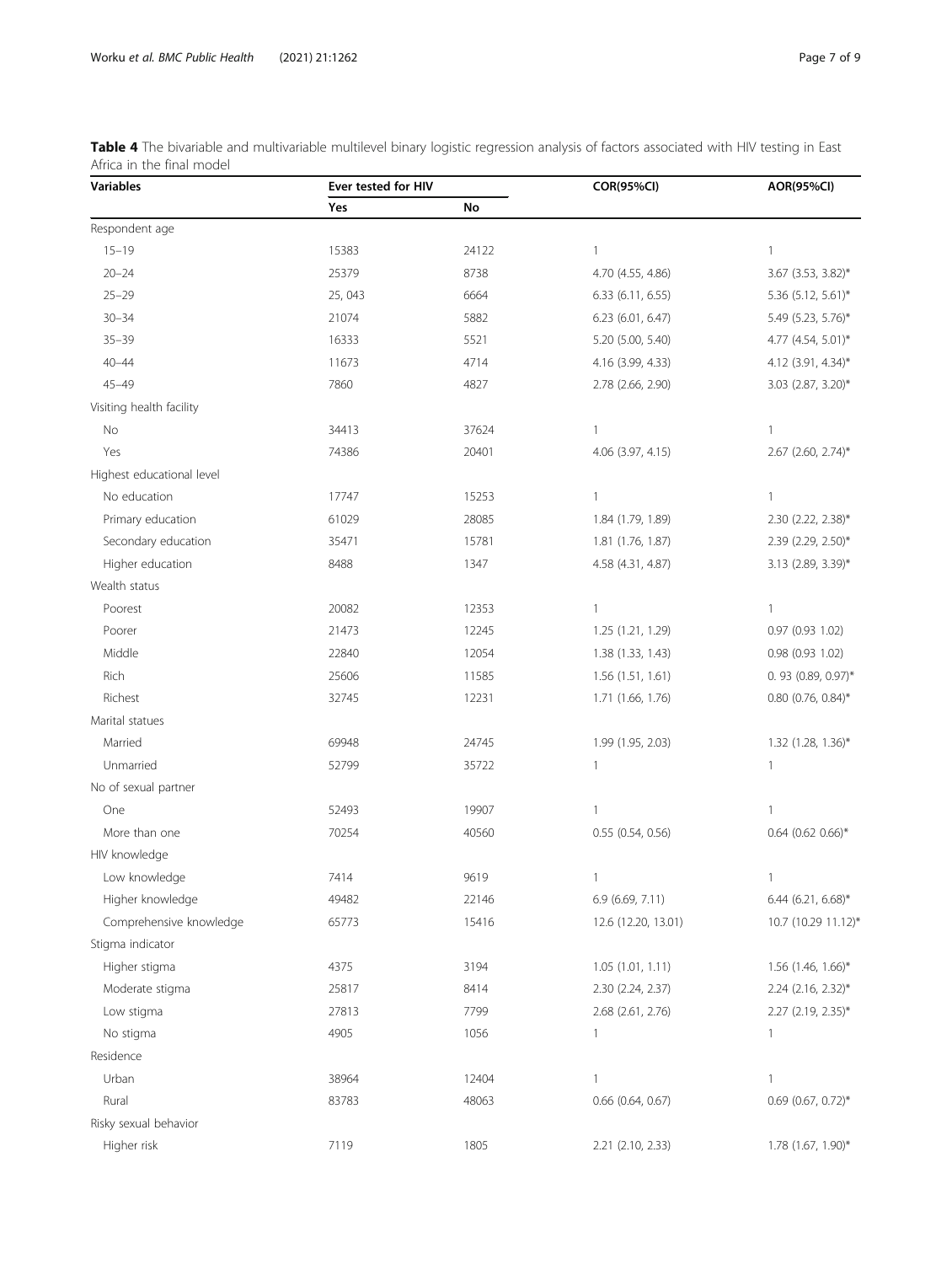| <b>Variables</b>           |            | Ever tested for HIV |                     | <b>AOR(95%CI)</b>    |
|----------------------------|------------|---------------------|---------------------|----------------------|
|                            | <b>Yes</b> | No                  |                     |                      |
| Some risk                  | 15518      | 4636                | 1.80 (1.74, 1.87)   | 1.59 (1.53, 1.66)*   |
| No risk                    | 86043      | 43784               |                     |                      |
| Age at sex                 |            |                     |                     |                      |
| Before 20 years            | 79591      | 29772               |                     |                      |
| At 20 and above years      | 35500      | 9309                | 8.66 (8.37, 8.96)   | $0.67$ (0.65, 0.69)* |
| Community illiteracy level |            |                     |                     |                      |
| Low                        | 64381      | 26126               |                     |                      |
| High                       | 58366      | 34341               | $0.52$ (0.48, 0.55) | $0.73$ (0.68, 0.78)* |
| $*_{p}$ < 0.05             |            |                     |                     |                      |

Table 4 The bivariable and multivariable multilevel binary logistic regression analysis of factors associated with HIV testing in East Africa in the final model (Continued)

# Strength and limitation of the study

The study was based on weighted nationally representative data from 11 eastern African countries with a large sample size. Also, the analysis used the multilevel analysis to accommodate the hierarchical nature of the DHS data. Moreover, since it is based on the national survey data, the study has the potential to give insight for policy-makers and program planners to design appropriate intervention strategies both at the national and regional levels. However, this study had limitations in that the DHS survey was based on respondents' self-report, this might have the possibility of recall bias. Besides, since this study was based on cross-sectional collected DHS data, we are unable to show the temporal relationship between HIV testing and independent variables.

# Conclusion

The prevalence of HIV testing in this study was higher than the report from previous studies. Age of respondent, marital status, educational level, HIV knowledge, stigma indicator, risky sexual behavior, women who visit a health facility, early initiation of sex, wealth status, multiple sexual partnerships, residence and community illiteracy level were significantly associated with HIV testing among reproductive-age women. Therefore, there should be an integrated strategic plan to give education about methods of HIV transmission and the implication of HIV testing and counseling.

Also, it is instrumental to bringing behavioral change, reducing unprotected sex and helping to reduce early initiation of sex and avoidance of having multiple sexual partners. So all the stakeholders should have an integrated approach by giving special attention to the factors that hinder HIV testing to increase awareness regarding the benefit of HIV testing and counseling to control the spread of HIV/AIDS.

#### Abbreviations

CI: Confidence Interval; CSA: Central Statistical Agency; DHS: Demographic Health Survey; EA: Enumeration Area; ICC: Intraclass correlation coefficient; LLR: likelihood Ratio; WHO: World Health Organization

#### Acknowledgments

We greatly acknowledge MEASURE DHS for granting access to the Demographic and Health Surveys data.

#### Authors' contributions

GAT, MGW, ABT conceived the study. GAT, MGW, ABT analyzed the data. GAT, MGW, ABT, drafted the manuscript and reviewed the article. GAT, MGW, ABT extensively reviewed the article. All authors read and approved the final manuscript.

#### Funding

No funding was obtained for this study.

#### Availability of data and materials

Data is available online and you can access it from [www.measuredhs.com](http://www.measuredhs.com).

#### **Declarations**

#### Ethics approval and consent to participate

Since the study was a secondary data analysis of publically available survey data from the MEASURE DHS program, ethical approval and participant consent were not necessary for this particular study. We requested DHS Program and permission was granted to download and use the data for this study from [http://www.dhsprogram.com.](http://www.dhsprogram.com) The Institution Review Board approved procedures for DHS public-use datasets do not in any way allow respondents, households, or sample communities to be identified. There are no names of individuals or household addresses in the data files.

#### Consent for publication

Not applicable since the study was a secondary data analysis already collected by CSA.

#### Competing interests

Authors declare that they have no conflict of interest.

#### Author details

<sup>1</sup>Department of Human Anatomy, College of Medicine and Health Science School of Medicine, University of Gondar, Gondar, Ethiopia. <sup>2</sup>Department of Epidemiology and Biostatistics, Institute of Public Health, College of Medicine and Health Sciences, University of Gondar, Gondar, Ethiopia.